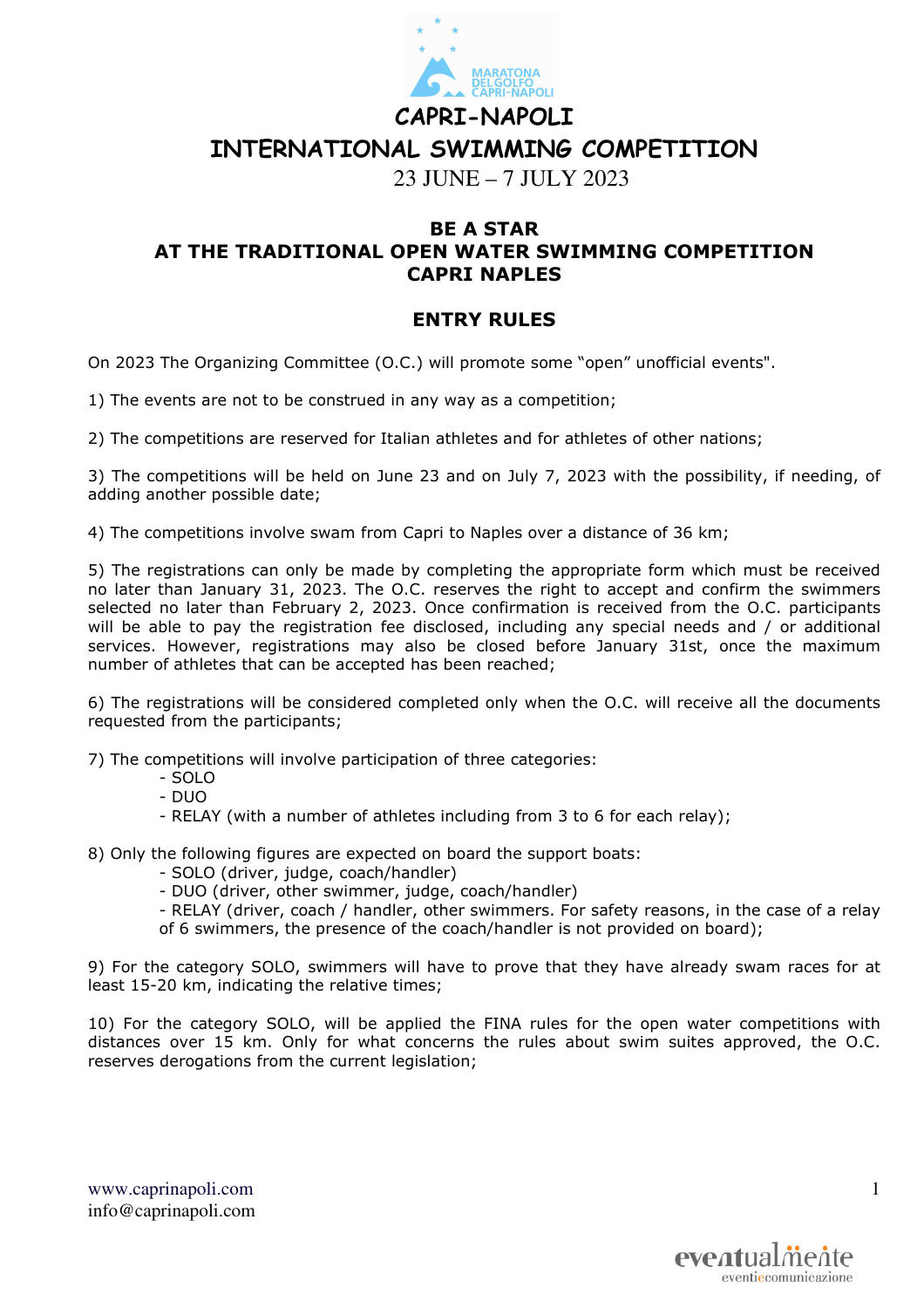**CAPRI-NAPOLI** 

**INTERNATIONAL SWIMMING COMPETITION** 

23 JUNE – 7 JULY 2023

11) For the category RELAYS, will be applied the FINA rules for the open water competitions with distances over 15 km, with specific additions rules related to the changing that will be made known to the participants prior to participation. Only for what concerns the rules about swim suites approved, the O.C. reserves derogations from the current legislation;

12) For security reasons, the O.C. establishes a maximum number of 18 boats/race (apart from the safety ones) for about 35/45 participants for each available date, defined as follows:

- SOLO: up to a maximum of 10/12 athletes;
- DUO: up to a maximum of 2/4 double relays (2/4 athletes);
- RELAY: up to a maximum of 4/6 relays (20-26 athletes).

The C.O. reserves the right to amend the number of participants in relation to the persistence of the same conditions of safety at sea;

13) For safety reasons and in relation to what is reported in the authorization, issued by the competent authorities, the O.C. establishes a time limit set at 10 hours (up to 10h 20" if the swimmer is very close to the finish line). At the end of which all swimmers must, without fail, end the race and get back on their support boat, under penalty of payment of a penalty set, as of now, in € 500 as well as being liable for other possible actions taken by the competent authorities;

- 14) In the event of bad weather and sea conditions that did not allow the safe realization of the crossing, the C.O. will prepare a safe route in Naples, along the coast, of a variable distance between 15 and 20 km;
- 15) The competitions provide for an entry fee that will entitle you to a series of benefits as follows:
	- a) Rent a support boat for the race with driver and sufficient fuel to make the crossing;
		- b) Other safety boats at sea;
		- c) Assistance at the start and finish of the race;
		- d) Medical assistance at sea and ashore;
		- e) Insurance coverage of the event;
		- f) Official determination of time;
		- g) Judge (SOLO and DUO);

h) Travel expenses (by ferry or hydrofoil) for 2 (SOLO category), for 3 (DUO category) or for the number of participants in the relay category plus one coach (up to 5 athletes, if the relay is composed of 6 athletes, there is no presence of a coach). **The trip is intended only on the days and times indicated by the O.C.;**

i) "Meal" for boat occupants, consisting of sandwiches, cake, fruit juice and water in an adequate quantity for the number of boat occupants;

j) Merchandising and official gadgets for swimmers and coaches;

k) Registration of the swimmer's name (SOLO) in the appropriate section (by country) of the official website: www.caprinapoli.com;

l) Registration of the results (for all), in the appropriate section (by year) of the official website: www.caprinapoli.com;

m) Certificate of Participation, official photos (to be downloaded from the official website and / or from official social networks) and prizes (not in cash);

n) Local transport (only in case of accommodation at an official hotel) see point 25.;

www.caprinapoli.com info@caprinapoli.com  $\mathcal{D}_{\mathcal{L}}$ 

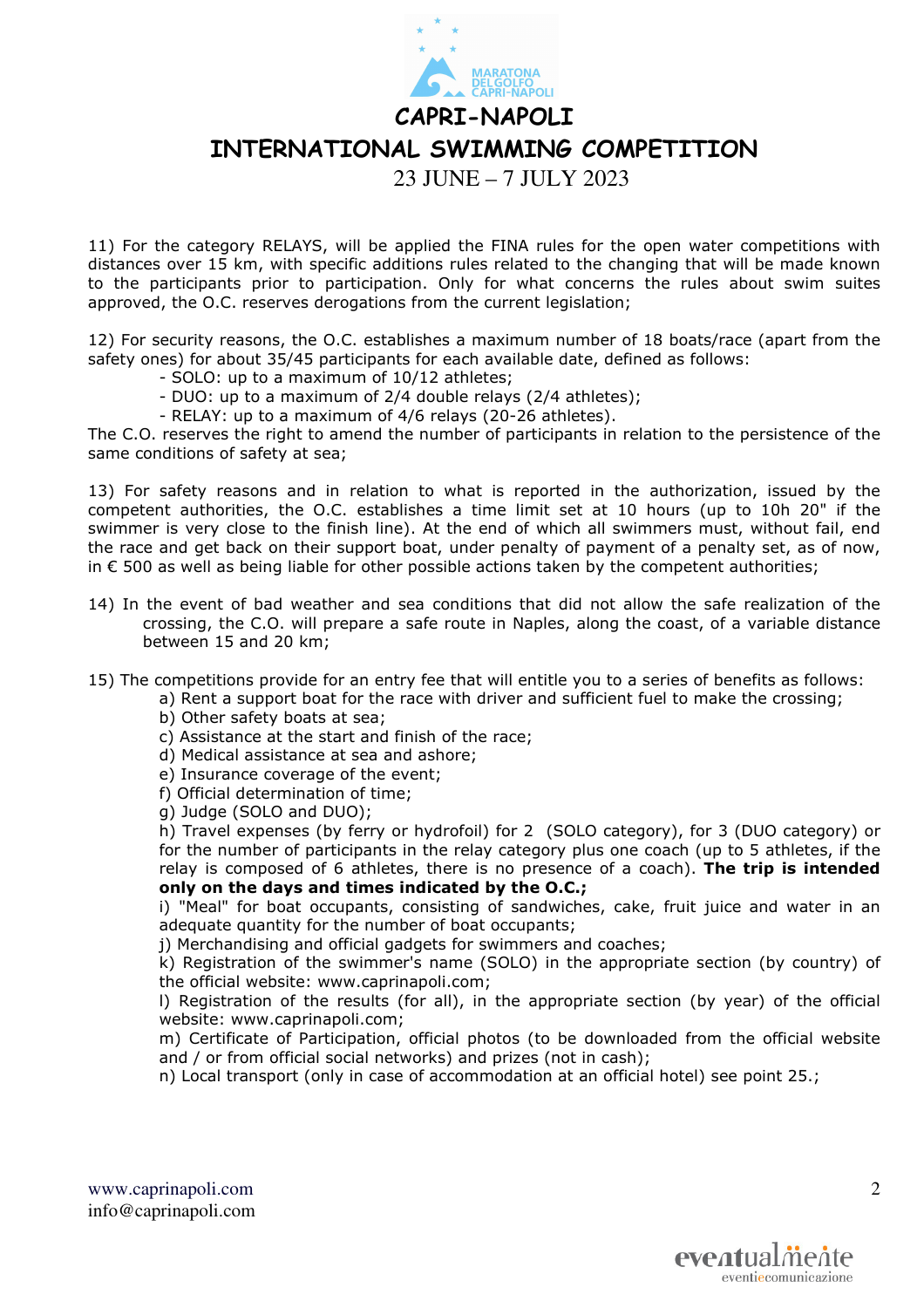**CAPRI-NAPOLI INTERNATIONAL SWIMMING COMPETITION** 

23 JUNE – 7 JULY 2023

16) The registration fee must be received no later than the following deadlines, under penalty of exclusion from the competition:

- € 200 upon receipt of confirmation of the possible acceptance at the competition, without waiting for the deadline of January 31, 2023;

- Not later than January 31, 2023 (up 50% payment)

- April 30, 2023 (balance payment).

Payments must be made by bank transfer using the following information:

Account name: Eventualmente S.R.L.S.

Reason: Capri-Napoli 2023 open competition "swimmer or relay team name" IBAN: Intesa San Paolo: IT26O0306903497100000007377 BIC: BCITITMM

17) Policy for non-participation in the competition, the O.C. will reimburse the fees paid as follows:

a) From the registration up to January 30: Refund of  $\epsilon$  100 on the  $\epsilon$  200 paid

b) From the registration and up to after January 30, if only the deposit has been paid: No refund of the deposit

c) Cancellation after January 31st and up to April 30: Refund equal to 60% of the amount paid

d) Cancellation after April 30 and until May 31: Refund equal to 30% of the amount paid

e) Cancellation after June 1st: No refunds

In cases a., b., c., d. and e. (in the latter circumstance, only in the documented case of injury or extraordinary and exceptional cases that do not allow participation) the members will have the further right to be able to postpone participation to the following year at no cost, if not the possible difference between the share increase that should take place between one year and the next;

18) Competition cancellation policy. In the case of events of exceptional importance that make it necessary to cancel the event, the O.C. guarantees to swimmers the right to be able to postpone participation to another date of the same year (to be agreed) or to the following year at no additional cost for the swimmers.

The reimbursement of the amount paid, however, will be subject to the costs already incurred by the O.C. at the time of cancellation. Some of which, starting from a certain date with respect to that of the competition, may not be subject to reimbursement;

19) For obvious safety reasons, at any time prior to the competition or with the same in progress, at its sole discretion, the O.C. organizer assisted by the competent authorities reserves the right to cancel or suspend the event. In the event of interruption during the competition, swimmers are required to immediately comply with the decision of the O.C. without this entailing any refund;

20) For the category SOLO, only for competitive athletes, the O.C. reserves, in the case of an excellent performance in terms of time, to accept the official race Capri-Napoli 2023 scheduled for September 1st/8th, the athlete that will be implemented and that will have the power to accept the invitation at its discretion, covering, however, its cost of participation, if required;

21) The final results will be prepared for the three categories and will be published immediately online on the website www.caprinapoli.com;

www.caprinapoli.com info@caprinapoli.com 3